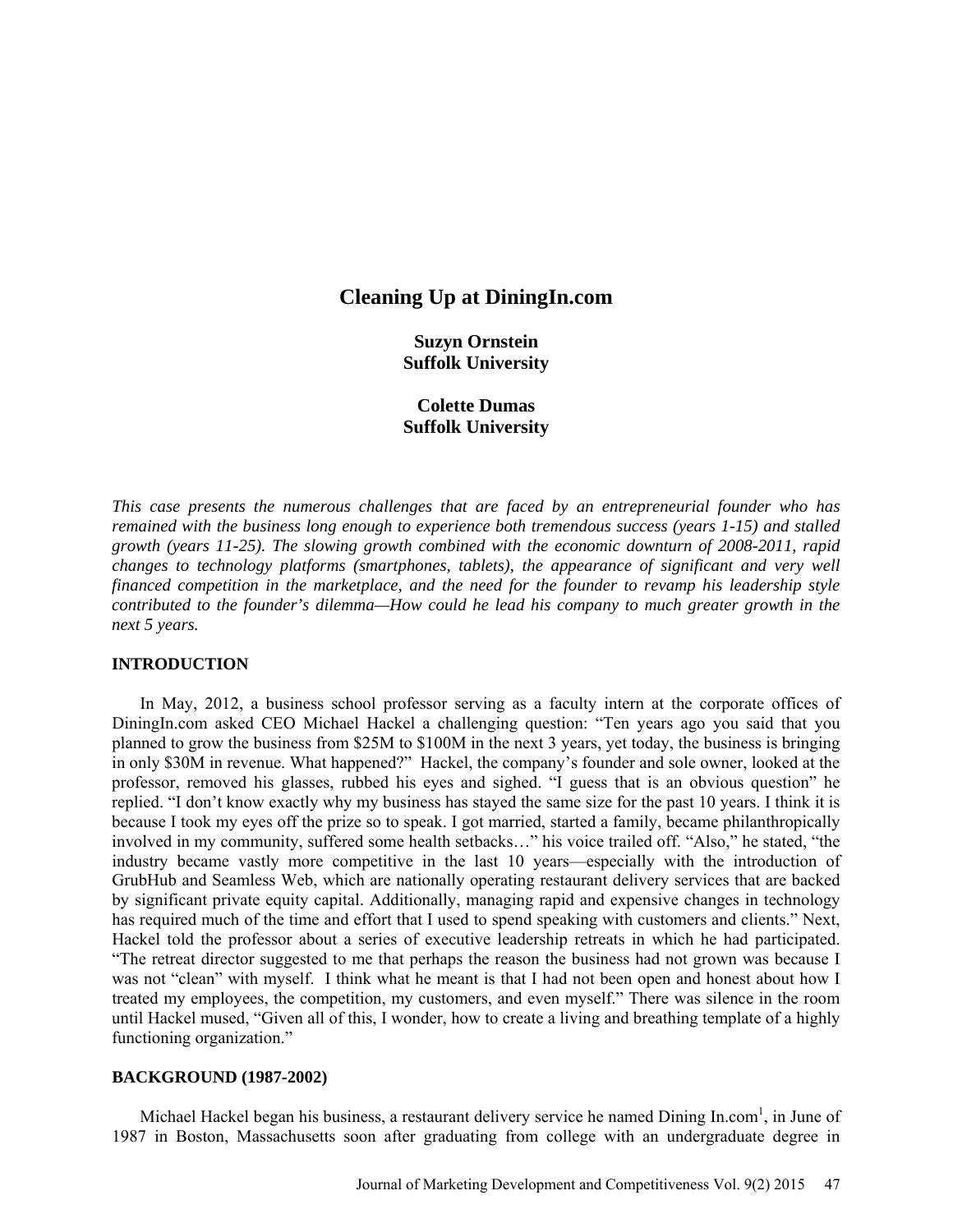business. His stated motivations for starting the business were threefold: 1) the limited availability of restaurant delivery for food other than pizza and some ethnic cuisines, 2) the poor delivery service he experienced in placing his own restaurant delivery orders, and 3) his desire to prove to his parents that he wasn't just a "dumb jock."

The business model he developed relied on his forming alliances with restaurants that did not provide their own food delivery services. Once a restaurateur agreed to this partnership, Hackel would include the restaurant menus in printed brochures which he called "menu books," that were distributed by mail to prospective residential customers. A customer would call DiningIn.com, place their order from whichever restaurant they wished and DiningIn.com would then call the order into the restaurant and subsequently send a driver to pick up the food from the restaurant and deliver it to the waiting customer. The company earned its revenue from the commission paid to DiningIn.com by the restaurant, a delivery fee, and a credit card fee.

Hackel was a pioneer in this business and while others tried to copy his success, few were as effective. The business grew steadily at first—primarily as a result of Hackel's work ethic, determination, and desire to provide a valuable service to his restaurant and

Residential customers. Hackel, who often worked over 80 hours per week, claimed his business helped "give back time to busy people." He loved making sales calls on restaurant owners and prided himself on the relationships he developed with them. He expressed great concern for the needs of both his restaurant clients and his residential customers.

In the first five years DiningIn.com went from representing 3 to 50 restaurants. In this time the customer base expanded from none to 2000. Revenue reached approximately \$4M by 1992 although expenses also increased during this time as there was a need to hire new employees, move to rented office space, expand the number of phone lines, print and mail additional brochures, etc. During this time, Hackel bought out his initial financial partners becoming the sole owner of the business.

The next 10 years (1992-2002) provided DiningIn.com even greater growth fueled by a growing economy and Hackel's acquisition of multiple smaller local Restaurant Delivery Services (RDS). Hackel also sought to expand the footprint of DiningIn.com by establishing operations in six different metropolitan areas outside of Boston. Although three of these locations were closed within months of opening, due to lackluster sales, DiningIn.com successfully expanded to Dallas (December, 2001), Philadelphia (January 2002), and Chicago (September, 2002). In each city, restaurant partnerships were developed and the delivery service was marketed to residential consumers at dinner-time hours. Subsequently, service offerings were expanded to include lunch as well as dinner. Additionally, DiningIn.com started delivery service to companies such as accounting firms and legal offices that regularly ordered catered lunch and dinner for their employees. As new technology improved upon telephones as the primary means of communication, ordering by fax and e-mail was established followed by an on-line ordering website in 2000. As a result, by the end of 2002 DiningIn.com represented over 500 restaurants, increased its customer base to over 50,000, and brought in revenue of approximately \$25M.

During this period of time, restaurant delivery services were being established in major metropolitan areas around the US. These were both small "mom and pop" operations as well as multiple locations of medium sized operators. There were so many competitors entering the space that in the early 1990's the Restaurant Marketing and Delivery Association was formed to help "RDS operators grow and manage their business." The increase in the number of delivery services corresponded to increasing economic vitality around the country as a whole, longer working hours, more mothers working full time jobs outside the home, a higher value placed on convenience, and extensive growth in the number and style of restaurant offerings.

Contrary to what the name implies, some RDSs had their orders delivered by taxi while others actually relied on the restaurants themselves for delivery. These companies saw themselves as restaurant marketers and they were paid a much smaller commission on food sales than was DiningIn.com.

Few competitors focused on what Hackel liked to call, "the last mile." It was this "last mile" distinction, that is pickup and delivery of the food, that Hackel believed provided the competitive advantage for DiningIn.com as his company was the sole point of contact with the customer—from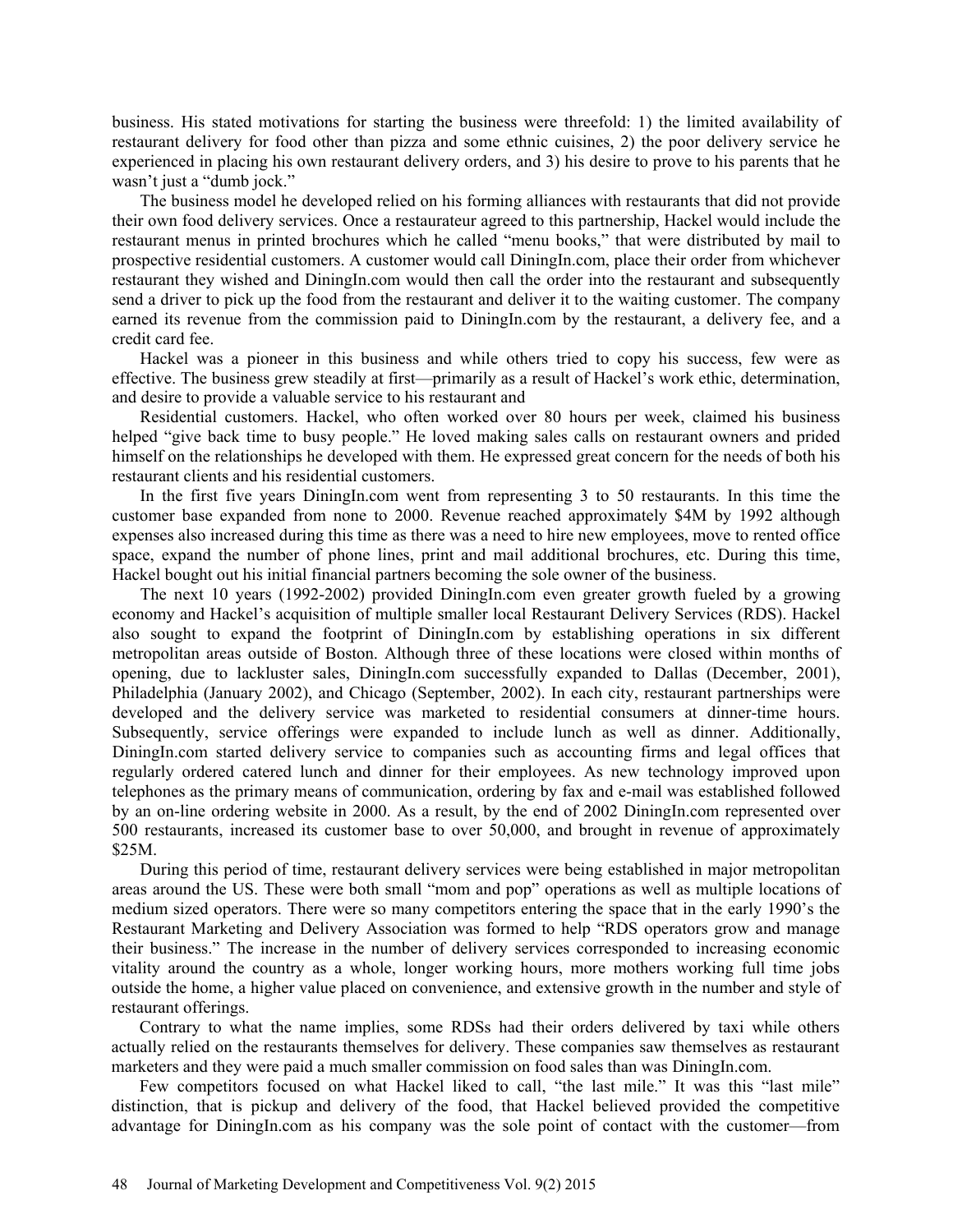managing order taking, order communication, timing of pick up with restaurants, delivery routing, quality control, billing, and customer service questions/complaints. By managing the entire customer experience DiningIn.com provided integrated service and convenience to the retail customer and to the restaurant itself. This allowed Hackel to successfully recruit higher end white tablecloth restaurants that prided themselves on their quality and that did not wish to provide their own delivery services. The inclusion of higher end restaurants gave [DiningIn.com](http://diningin.com/) additional competitive advantages, providing access to restaurants not represented by competitors and by selling higher priced food items.

### **THE EXTERNAL ENVIRONMENT (2002-2012)**

During the first decade of the new century, the restaurant delivery industry as a whole was dramatically impacted by two converging factors—massive shifts in market conditions (economics, social trends, competitors) and equally seismic changes in technology (internet, mobile, and apps). Each of these individually and both collectively brought many challenges to Hackel and DiningIn.com.

#### **Changing Market Conditions**

The general economy in the U.S. fluctuated greatly between 2002-2012. In the early years there was an economic downturn resulting from the burst of the Internet bubble on Wall Street and further reinforced by the attacks of 9/11. The proverbial "silver lining" in these circumstances is that after the attacks, people were less interested in leaving their homes to go to restaurants for meals. As a result, they increasingly turned to delivery services. This was particularly the case for corporate clients in big cities who ramped up their catering and delivery orders both to express concerns for safety and to increase the amount of billable time employees could work by not having to leave for meals. Mid-decade as the economy boomed, people spent considerably more on restaurant food both at the restaurants and via takeout and delivery. Not surprisingly though, when the stock market crashed in 2008 and the economy fell into the "greatest recession since the great depression," restaurant purchases were among the first to be cut back.

Competition also increased in the largely "mom and pop" sized and operated RDS space during middecade. This was amplified by the establishment of a new model of national RDSs which served only as an Internet portal and marketing mechanism for their restaurant clients. These companies, chief among them GrubHub and Seamless Web provided "real estate" on their websites to their restaurant partners so that residential and business customers could log onto their internet portal to place orders. These portal companies drove sales to the restaurants by investing heavily in advertising to end-users and they took a much smaller commission from the restaurants inasmuch as they were not providing the "last mile" service provided by DiningIn.com<sup>2</sup>. These companies, most notably GrubHub, grew very quickly, fueled by acquisition of smaller RDSs and multi-million dollar advertising and technology budgets which were financed by large inflows of private equity. Not only did this make it increasingly difficult for DiningIn.com to acquire new restaurant partners in the cities where both DiningIn.com and GrubHub existed (i.e., Boston, Chicago), it also provided increased competition from lower priced restaurants not served by DiningIn.com, and made much more competitive the number of cities into which DiningIn.com might expand. There was also increased competition from newly launched Internet sites Groupon and Living Social. Both of these sold discount coupons for restaurants that proved very popular with residential customers. In order to compete with these coupons DininIn.com increasingly started offering discounts (usually dollars off the delivery fee) to their customers in order to retain their business.

### **Changing Technology**

The rise in use of the Internet in the early part of the decade fueled on-line ordering. A customer who visited DiningIn.com's website would have access to all the menus of restaurants from which they could order. With a click of a mouse customers could select the items they wished from the restaurant of their choice, add soda and utensils to the delivery order, and pay via credit card all in the on-line ordering system. Hackel regularly planned for and implemented upgrades to the technology platform. In the early 2000's this involved using fax and email to communicate with the restaurants. As on-line ordering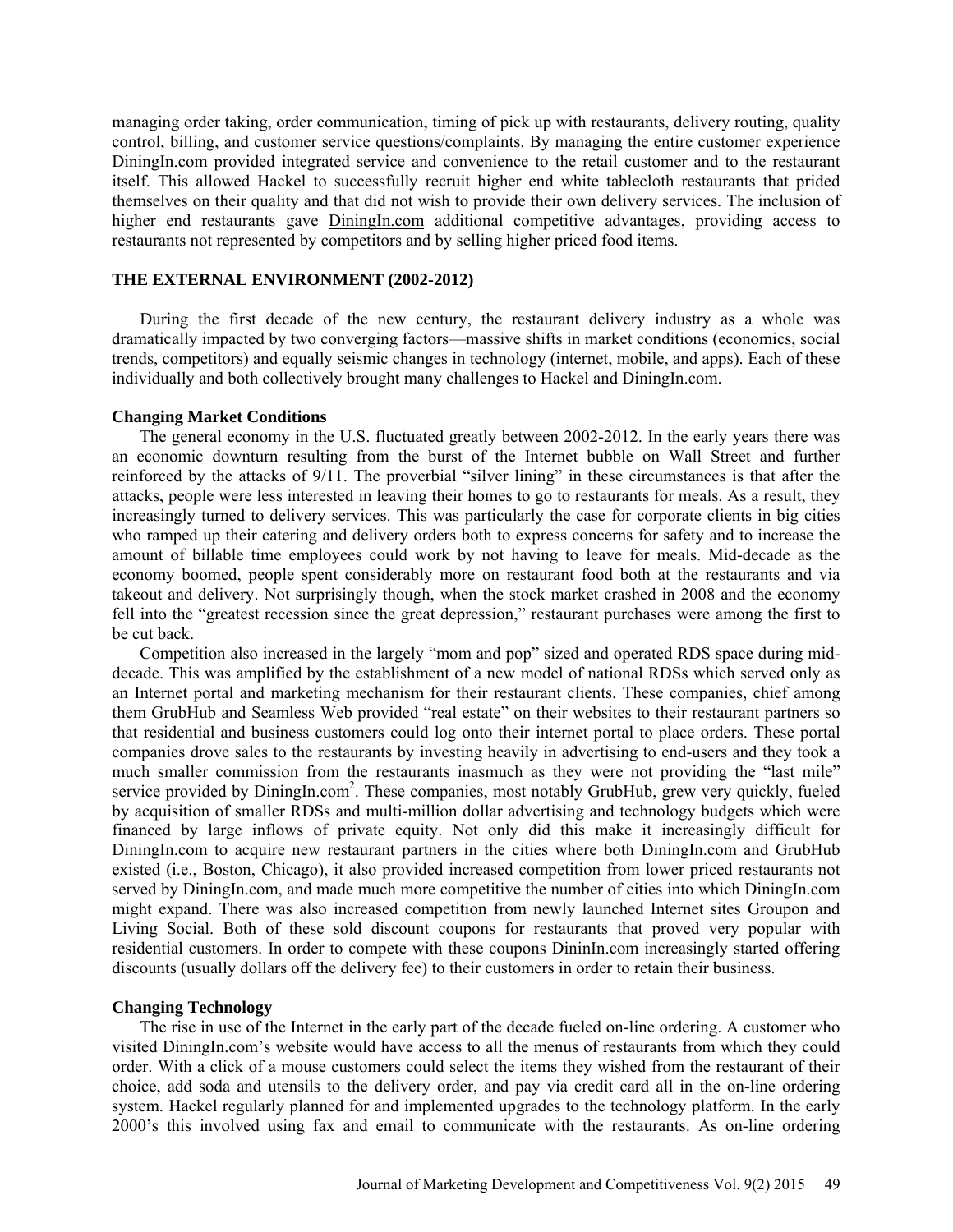platforms became more widely used by mid-decade, DiningIn.com made slight modifications to its order system. Now a customer's on-line order automatically generated a fax that was sent to the restaurants. Additional software upgrades also made it possible for DiningIn.com to offer catering and group ordering services to their corporate clients.

In all cases, though, DiningIn.com was behind the curve in terms of technology adoption. GrubHub and other new competitors had ramped up their sales by investing millions of dollars in on-line and mobile ordering platforms as well as smartphone and tablet apps that allowed for easy ordering. Moreover, GrubHub invested in both hardware and software systems that allowed for instantaneous wireless communication between their computer servers and restaurant kitchens. Due to software decisions made years earlier, DiningIn.com had no means of taking direct advantage of these new technologies. At a time when most competitors' drivers were using smartphones to communicate with their dispatchers, DiningIn.com's drivers were still reliant on walkie-talkies through which their pickups and deliveries were communicated.

### **THE INTERNAL ENVIRONMENT (2002-2012)**

As competition, technology, and consumer tastes and preferences changed dramatically between 2002-2012, the internal environment at DiningIn.com mirrored the French expression "Plus ca change, plus c'est la même chose" (the more things change, the more they stay the same.) Hackel remained the sole owner of the privately held company. He ran the company with no debt, which meant he had no fiduciary duty to any investors. He made all human resource, management, marketing, and strategy decisions himself. Similarly, he was actively involved in operational decisions such as the selection of uniforms for the drivers, organization of the office seating, and design of promotional collateral.

### **Human Resources**

As CEO, owner, and founder, Hackel insisted on hiring all of the corporate staff himself. This group of approximately fifteen accounting, finance, operations, marketing, and information technology personnel reported to him directly (see Organizational Chart in Exhibit 1). Although there were brief job descriptions for each position (used in the recruitment of personnel) there was no organized performance appraisal system by which corporate employees received formal feedback about their contributions. To keep payroll from increasing, Hackel often outsourced "project work" (e.g., technology upgrades, website design, graphic design, HR training) to consultants rather than increase headcount. In choosing to hire these consultants Hackel relied exclusively on his "gut feel." He noted, "I tend to hire people who are most like me. Those who are talented, determined, and "get it done." Yet, Hackel indicated that he was often disappointed in the employees and consultants he hired. "They promise me the moon and stars but deliver much less. When I 'call them on this,' either they get defensive and quit or else when they cannot provide what I was promised I have to let them go." When asked about the rate of employee and consultant turnover Hackel indicated that there were some employees who had been with DiningIn.com "for many years." He indicated that these employees demonstrated the loyalty he valued.

Indeed most of the employees who had been with the company for more than 5 years were employed in the offices in Chicago, Dallas, and Philadelphia or worked in the operations office (which was separate from corporate) in Boston. The corporate office staff had a much higher turnover rate. In fact, in May 2012, the corporate office was comprised of eight full time staff who had worked for the firm for less than 1 month, three people who had been there for 5 months, four who had been there for over 1 year, 4 college students who were just beginning their summer internships, 3 new consultants, and a faculty intern. This state of affairs meant that there was little institutional memory at the company resulting in the need to frequently "reinvent the wheel." This was further exaggerated by Hackels' desire to try new approaches to business, organization, and management. Many employees summed this up as follows: "Here we go again. It's another new idea or project every few weeks. We rarely get time to complete anything before we start with yet another new initiative."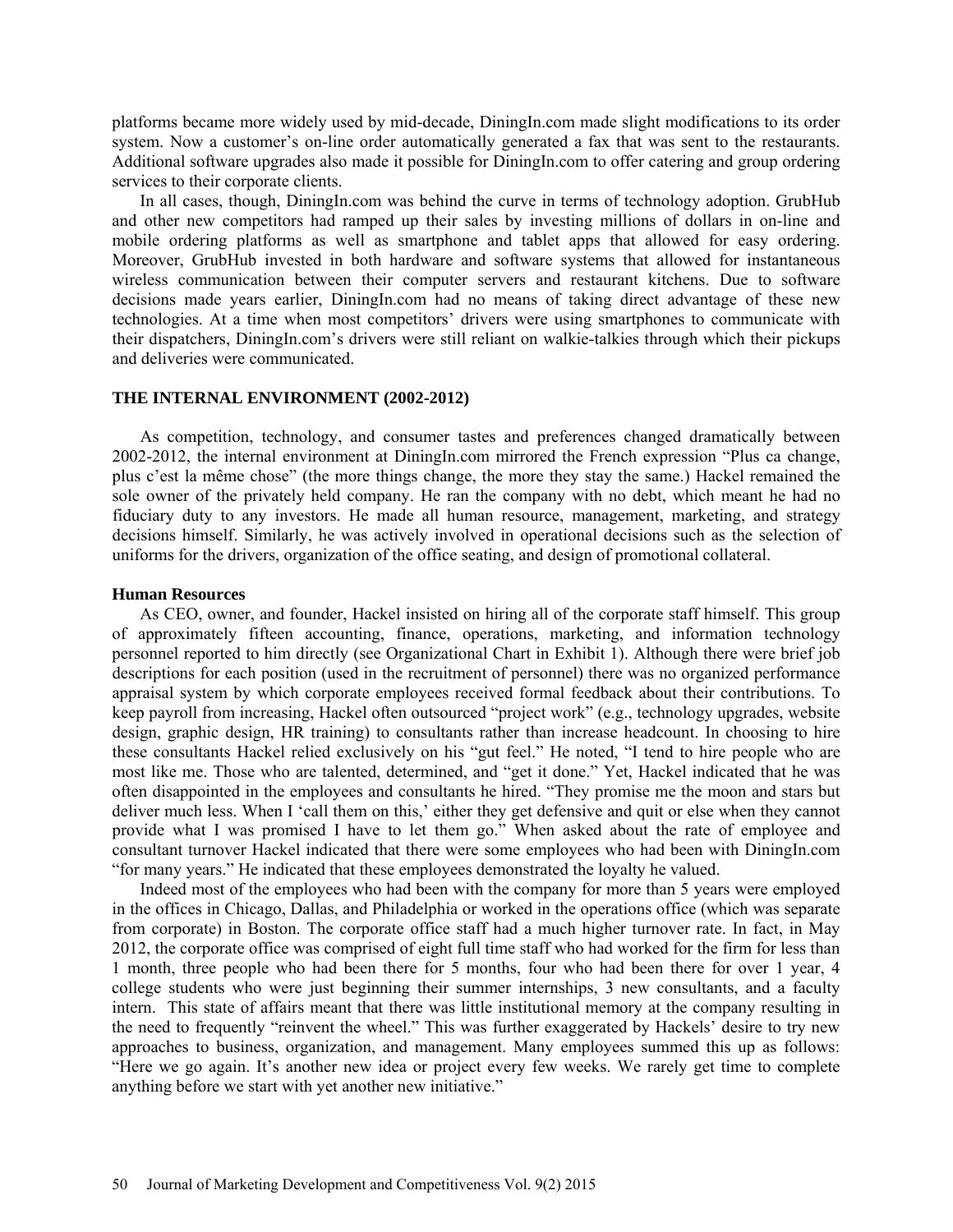### **Organizational Structure and Management**

"Another thing that keeps me from growing the business," Hackel told the professor, "is the fact that I manage so many people." This was clearly reflected on the organizational chart (see Figure 1), which showed that 12 people reported directly to the CEO. Another 10 people who were new to the company and didn't technically report to Hackel were located in the Boston office and because they were in close physical proximity to him, they frequently asked him questions as well. Just as often, Hackel would notice something someone was working on and offer his perspective on how it could be completed differently. The fact that 6 managers operated far from Boson (i.e., Dallas, Chicago, Philadelphia) added another level of complication to the structure and management of DI.

# **FIGURE 1 ORGANIZATIONAL CHART FOR DININGIN.COM (MAY, 2012)**



In each geographic location (called a "market") there was a restaurant services manager (RSM) who managed a sales staff (people who worked to develop relationships with restaurants) and an operations manager (OM) who oversaw other shift managers, dispatchers, drivers, and quality control. It was the responsibility of these RSMs and OMs to run their markets as they saw fit—as long as they met the sales quotas (i.e., number of new restaurant partnerships) and daily sales projections (i.e., the gross revenue collected by DiningIn.com on a daily basis by time of day and location of market) established by Hackel. He reviewed partnership agreements on a monthly basis and sales revenue figures daily. Hackel made hiring decisions for these positions based on his assessment of candidates "hunger and hustle." He often said that he wanted to hire people who were as entrepreneurially minded as he was so that they could help him grow the business.

Notwithstanding his stated desire that the markets be operated at the discretion of the RSMs and OMs, Hackel believed that there were certain functions which should be centralized at the corporate office in Boston—namely accounting, finance, human resources, marketing and information technology. He envisioned that these functions would support each of the markets freeing their managers to focus on restaurant acquisition, food delivery, and most importantly sales. In Boston, the RSM also served as the vice president of sales. His office was located in the same open office area as the rest of the corporate staff. As a result, if he had a question about financials or technology, he could simply walk around and ask specific questions of the finance and IT staff. Not surprisingly, communications between the corporate staff in Boston and the markets located elsewhere were much more challenging due to the difficulty of communicating via phone and e-mail with a corporate staff which kept changing.

Given the external competition to represent restaurants, reach customers, and drive orders, Hackel believed that the representation of his company—i.e., the marketing, was essential to the company's success. Not only that, but he had built the company based on his sales and marketing talents and enjoyed this aspect of business the most. As a result, he spent the majority of his time managing the marketing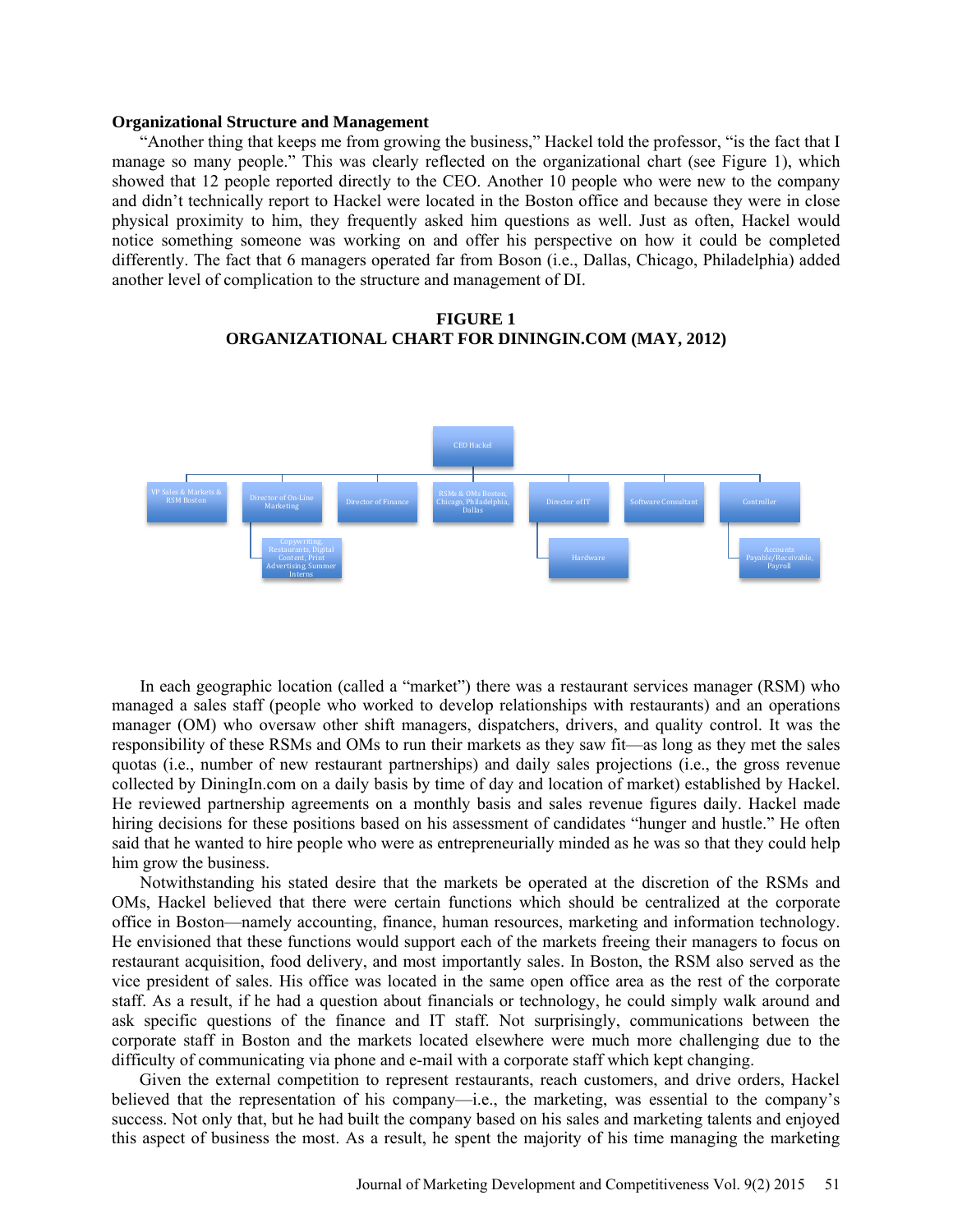function. Hackel insisted on being shown all advertising copy and images prior to their being sent (either by mail or e-mail) to customers. All changes to the website also had to be approved by him. He held daily meetings with the marketing staff to share with them his ideas as well as listen to their proposals. As the company began social media marketing efforts, he asked to be appraised on a weekly basis of all communications (e.g., Facebook, Twitter) and the impact these had on sales. He expected that these media channels be able to demonstrate a return on his investment (in personnel, technology, design) so that he wasn't just "wasting money."

Despite the fact that the business was conducted via the internet and that nearly all new customers found the website as a result of on-line search engine optimization and advertising, Hackel still insisted on printing and mailing menu books to both residential and business customers. "This makes no sense to me," said the director of on-line marketing. "These menu books cost a fortune in terms of production time, graphic design consultants, printing and mailing costs. If I had that budget, I could include a dollarsoff coupon in my monthly e-mails to current customers that would result in a big boost in ordering. Not only that," she said, "when the entire marketing staff gets involved in this project, all of our other initiatives get put on hold for weeks while we rush the books to the printer. And to make it even worse, we have to field complaints from customers who use the menu books for ordering items that the restaurants either no longer carry or for which prices have changed."

Hackel also believed that investment in new technology would be critical to the growth of DiningIn.com. Often he would remark that he wanted DiningIn.com to become "the FedEx of food" and in order to accomplish this goal, the complete supply chain from restaurants through delivery and follow up service must be automated and integrated. However, while Hackel recognized both the need and desire to upgrade his company's technology platforms (hardware and software) in order to compete more effectively, he spent little time with his technology staff either soliciting their advice or providing his rationale for making a change. Similarly, he rarely included the market managers—the people most impacted by technology changes—in these discussions.

### **Considering the Future**

Before the professor could formulate a reply to Hackel's question about how to grow the business, he offered his own answers to the question he posed. He indicated that he wanted to grow the business to make money, earn respect, and try something new. "I want to improve my leadership—I believe it has held me back. I know we need to invest in upgrades to technology—but I don't really understand these and no one can explain to me exactly what financial return I will see and when. I want to expand into new geographic territories, possibly acquire a former competitor who has expanded in an area of the country where we are not represented, and develop new marketing campaigns. I realize, however, that before I implement any of these ideas I need to create a vision for the company. "Can you help me with that?" he asked the professor/faculty intern.

### **TEACHING NOTE TO ACCOMPANY "CLEANING UP AT DININGIN.COM"**

### **Case Description**

This is a field-based case developed as the result of 6 weeks of full-time observation, interviews, interaction with the company and all of its top management team plus most of the sales team, and archival research. The case details the business, organizational and leadership challenges facing DiningIn.com, a \$30 million restaurant delivery service (RDS) that has been in business for 25 years but whose growth has stalled over the past decade. The focus of the case is on the relationship between the founding entrepreneurs' management and leadership style as these are reflected in both business and organizational decisions at a time when the competitive landscape in the RDS industry is rapidly changing.

#### **Case Synopsis**

This case presents the numerous challenges that are faced by an entrepreneurial founder who has remained with the business long enough to experience both tremendous success (years 1-15) and stalled growth (years 11-25). The slowing growth combined with the economic downturn of 2008-2011, rapid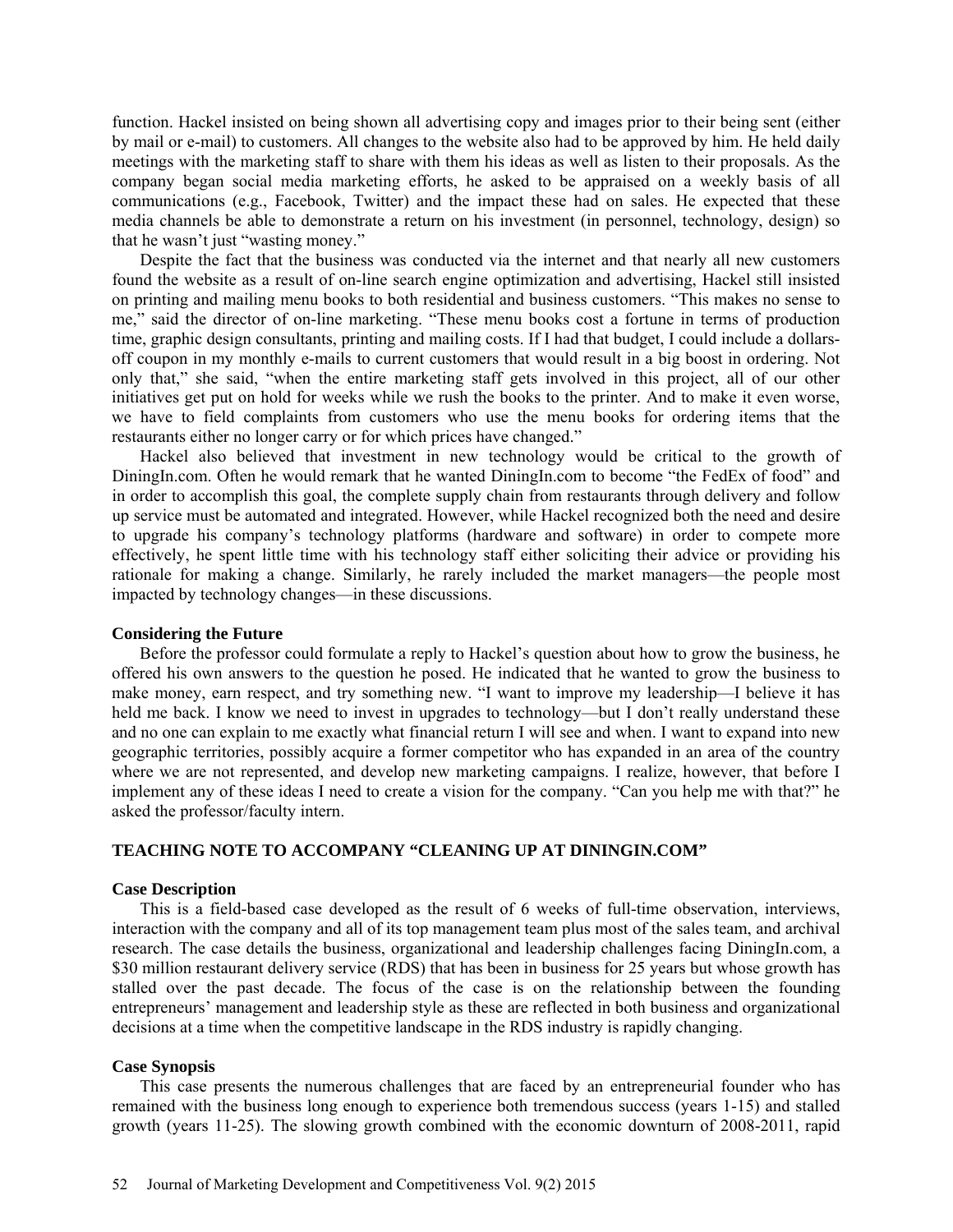changes to technology platforms (smartphones, tablets), the appearance of significant and very well financed competition in the marketplace, and the need for the founder that he revamp his leadership style contributed to the founder's dilemma—How could he lead his company to much greater growth in the next 5 years?

### **Intended Audience and Course Placement**

This case is appropriate for undergraduates and MBA students. It could be used in courses in entrepreneurship (e.g., founder transition to professional management, exit strategy), organizational behavior (e.g., motivation, decision making), leadership (e.g., creation of vision and establishment of trust), strategy (e.g., Porter's 5 forces, McKinsey's 7S model), or even social media marketing (e.g., selection of appropriate social media mix, demonstration of social media return on investment) depending on the goals of the course and instructor. This case was, however, written specifically for use in an introductory business course so that students can see how management decisions about strategy, operations, marketing, and finance as well as leadership actions of a business founder/owner impact a company's success. For use to accomplish this general purpose, this case maps easily onto Nichols, McHugh, & McHugh's (2013) Understanding Business (10<sup>th</sup> ed.) chapters 7 (management & leadership), 8 (organizational structure), and 9 (operations).

# **Purpose and Learning Objectives**

The purpose of the case is to demonstrate the complex interplay between leadership, management, organizational structure, and business operations.

# *Learning Objectives:*

- 1. Students will be able to identify the four functions of management and the three styles of leadership. Students will be able to complete a SWOT analysis.
- 2. Students will be able to analyze the leadership vision and values of the CEO.
- 3. Students will be able to describe the organizational structure.

# **Discussion Questions**

Discussion questions are provided for the instructor to assign to students either in advance of the inclass discussion or as part of the in-class discussion.

- 1. In what ways does Hackel demonstrate planning, organizing, leading, and controlling in the management of DiningIn.com? Which function(s) are his strongest/weakest?
- 2. Is Hackel an authoritarian, participative (democratic), or free rein leader? How does his leadership style contribute to both the successes and challenges facing DiningIn.com?
- 3. Complete a SWOT analysis (internal and external) of DiningIn.com in May 2012.
- 4. How does Hackel's leadership (i.e., vision, values, ethics, embracing of change, and stressing of accountability/responsibility) contribute to the organizations' strengths and weaknesses?
- 5. Describe the organizational structure of DiningIn.com.
- 6. What suggestions would you provide to Hackel about how to lead DiningIn.com to much greater growth over the next five years? Refer to the SWOT analysis.

# **Teaching Strategies**

This case can be taught in one 75-minute class session. To accomplish this the instructor should first assign the reading of chapters 7, 8, & 9 in Nichols, McHugh and McHugh (2013) in addition to the case material. If instructors choose to provide the discussion questions to the students for their preparation prior to the in class discussion, then the full 75 minutes can be devoted to the discussion of the case. Alternately, if the students have done the reading prior to class, the first 30 minutes of the class session could be used for small (4-6 person) student groups to develop their responses to the discussion questions. This would then be followed by 45 minutes of full class discussion.

As part of the pre-class case reading assignment, the instructor could have students do a Google search about DiningIn.com's competitors (e.g., Grub Hub, Seamless, Foodler, TakeOutTaxi.com) to get a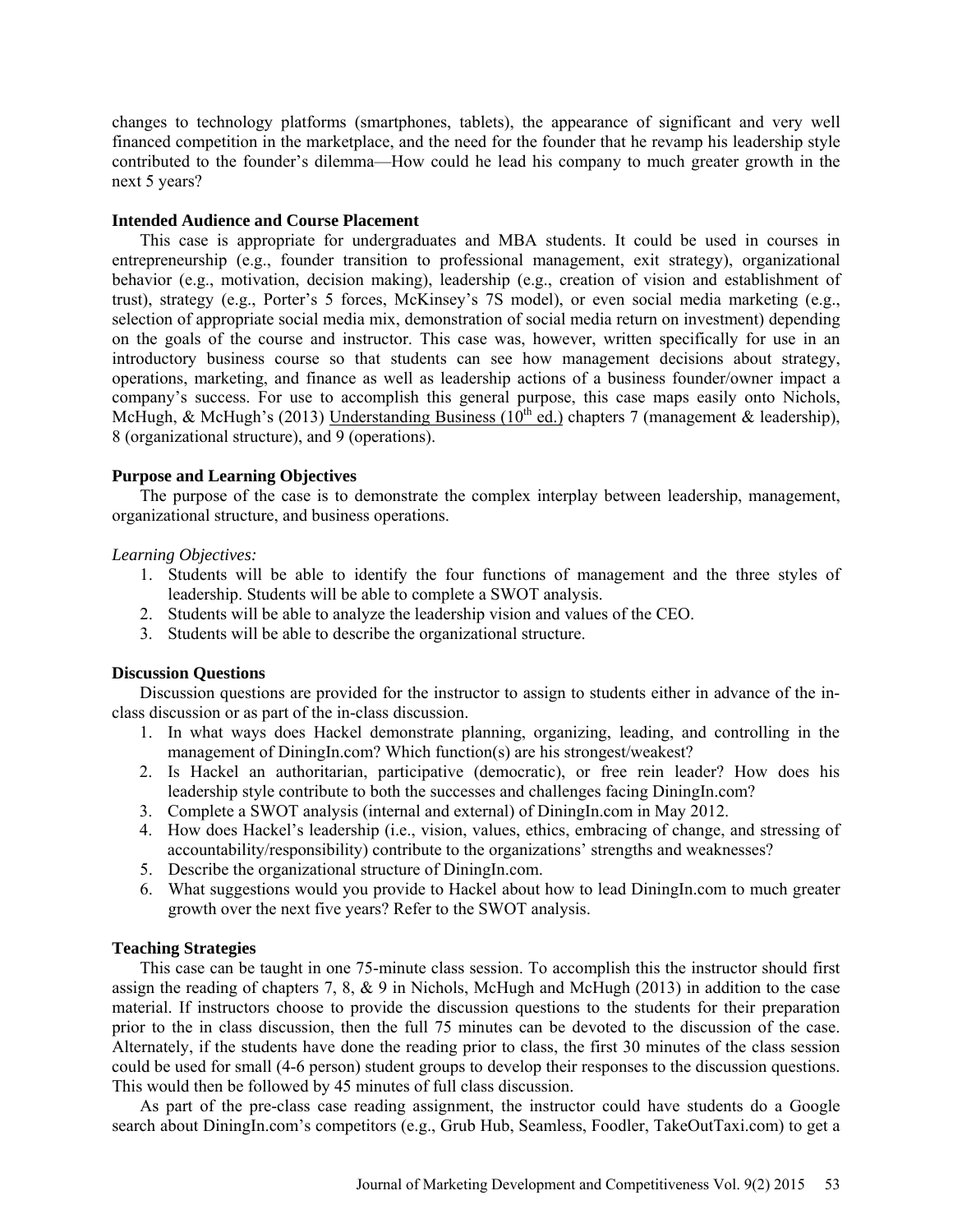view of what competitors did differently. The instructor may even suggest an experiential approach by suggesting students try out DiningIn.com and their competitors to have firsthand experience as customers of DiningIn.com and its competitors. Another option could be to ask students to design the company's operations from scratch using only today's available technology. If the teaching plan warranted it, the students could also be asked to try re-designing the organizational structure based on the challenges described at the corporate office. (The actual re-design is included in Appendix 1.)

Following are suggested case discussion questions with their possible associated answers and additional instructor guidance.

# *Warm-Up Question (15 minutes)*

Ask students if they have heard of DiningIn.com. If so, what do they know about it? Have they personally ordered from DiningIn.com? What was their customer experience? If not, which companies like DiningIn.com (i.e., restaurant delivery service such as Grub Hub, Take Out Taxi, Foodler, Dashed, Seamless Web) have they heard about and/or experienced? (Instructors can Google "restaurant delivery service" to get a list of companies available locally.) Which is their favorite and why? If students have no access to restaurant delivery services in their locales, the instructor can instead ask students to describe what they would like to see in such a service.

If the students were asked to gather information to compare and contrast DiningIn.com with other RDS's this can also or alternatively be used to get the class discussion started.

# *Answers to Case Discussion Questions*

- 1. The four functions of management are planning, organizing, leading, and controlling people and other organizational resources.
	- Planning involves setting organizational goals, developing strategies to reach the goals, determining resources needed to reach those goals and setting precise standards. Hackel demonstrates planning via 1) setting goals to expand the geographic reach of the company and the companies product offerings, 2) developing strategies to acquire as well as form delivery alliances with competitors, 3) financial investment in technology upgrades, and 4) the setting of sales quotas.
	- Organizing involves 1) allocating resources, assigning tasks, and establishing procedures for accomplishing goals, 2) preparing an organizational structure showing lines of authority and responsibility, 3) recruiting, selecting, training, and developing employees, and 4) placing employees where they will be most effective. Hackel demonstrates organizing by 1) his hiring consultants to work on special projects, 2) his investments in technology upgrades, 3) his recruitment, hiring and placement of new employees both in the corporate office and in the markets, and 4) his development of an organizational chart.
	- Leading involves 1) guiding and motivating employees to work effectively to accomplish goals and objectives, 2) giving assignments, 3) explaining routines, 4) clarifying policies, and 5) providing feedback on performance. Hackel demonstrate effective leadership in his giving of assignments (e.g., sales quotas, social media updates.) He is much less effective at providing feedback (there is no formal performance appraisal policy) and explaining routines (he often interrupts progress on one project to begin a new one.)
	- Controlling involves 1) measuring results against corporate objectives, 2) monitoring results relative to standards, 3) rewarding outstanding performance, and 4) taking corrective action when necessary. Hackel measured results against his sales quotas and revenue projections and reviewed this material daily/monthly. When he noted problems in performance he would generally fire employees rather than give them effective corrective actions to take.
- 2. The three leadership styles are autocratic, participative (democratic), and free rein leadership.
	- Hackel displays all three styles. He is autocratic (i.e., making managerial decisions without consulting others) when he unilaterally makes hiring and firing decisions; when he micromanages people; when he makes technology upgrades without consulting his managers or tech staff; and when, through his words and his actions, he signals an unwillingness to listen to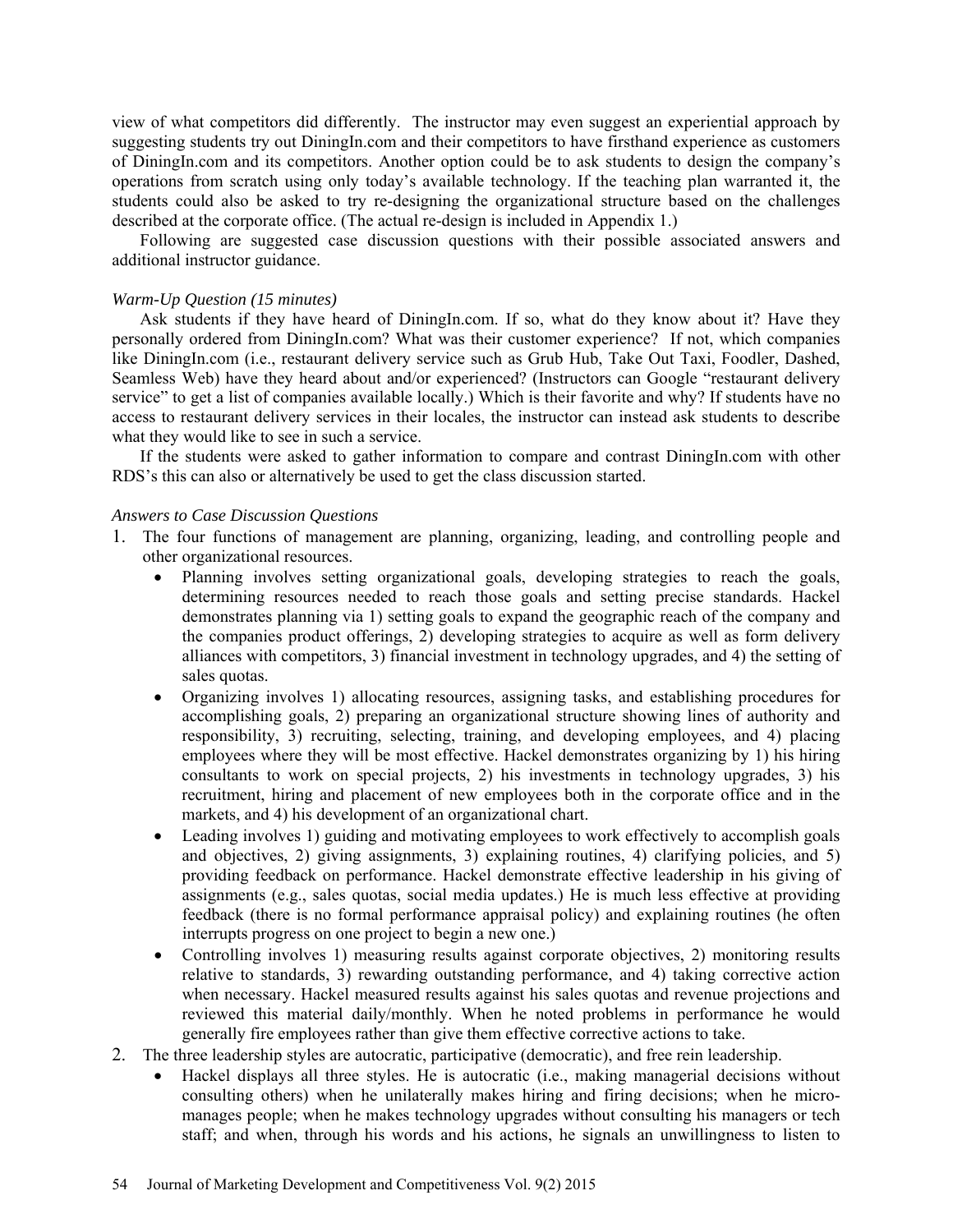others or to be challenged by others. He is participative (democratic; i.e., involving employees to make decisions) when he invites his managers to provide solutions to various organizational challenges such as increasing the social media presence, and free-rein (i.e., managers set own goals and objectives) when he provides his managers with goals and encourages them to create their own solutions.

- 3. SWOT Analysis. The SWOT analysis is a planning tool to analyze an organization's strengths, weaknesses, opportunities, and threats. The strengths and weaknesses reflect internal issues while the opportunities and threats represent external considerations (See Appendix 2 for summary SWOT.)
	- Strengths include core competencies, market leadership, well conceived functional area strategies, proven management, cost advantages and better advertising campaigns. DiningIn.com has two core competencies. One is its' "last mile" delivery service. By coordinating restaurant orders, billing, payment, communication with restaurants, managing customer needs, delivery and quality control, DiningIn.com provides a more comprehensive service than any of its' competitors. Secondly, representing more exclusive higher-end white tablecloth restaurants distinguishes it from its competitors. Proven management is demonstrated by Hackel's being a first-mover into the restaurant delivery space, his company's longevity in the market, and his reputation. DiningIn.com's cost advantages result from Hackel's sole ownership of the company (as a result he can reinvest a larger portion of profits into the business) and the company's lack of debt (cost of capital is negligible.)
	- Weaknesses include lack of clear strategic direction, obsolete facilities, subpar profitability, lack of managerial depth and talent, weak market image and too narrow a product line. Hackel's lack of vision was a limit to clear strategic direction. The lagging, (but not yet obsolete), information technology infrastructure further contributed to the weakness of the company as it fell victim to competitors with much more advanced technology (e.g., smart phone use by drivers, tablet use in restaurants to communicate orders.) Further, the lagging technology adoption made it difficult for Hackel to realize his desire to be "the FedEx of food." The frequent turnover of corporate staff resulted in less managerial depth and talent than might have resulted if staff stayed in their positions longer and grew their capabilities within the company. Staff development was not managed well as there was no performance appraisal system.
	- Opportunities include ability to serve additional customers, expansion of product lines, ability to transfer skills and technology to new products, complacency among rival firms, and the ability to grow due to increases in market demand. As the market for home delivery of restaurant food continued to grow, DiningIn.com had a good opportunity to expand its market reach. The company could look for new growth in cities with a high concentration of restaurants, high density of residence, consumers with disposable income, and more limited RDS competition. Additionally, as DiningIn.com had expertise in order taking, tracking, and delivery to both homes and offices, they could expand into same-day delivery service of other goods such as groceries, dry cleaning, home care medical equipment, office equipment and other goods that residential and business customers might desire. Another expansion opportunity would be to partner with hotels, hospitals, and universities to become their sole or preferred restaurant delivery vendor.
	- Threats include entry of lower cost competition, rising sales of substitute products, slower market growth, costly regulatory requirements, vulnerability to recession and business cycles, and changing consumer needs and tastes. The expansive growth of Internet portal marketers such as GrubHub, which charged a lower delivery fee and received a lower commission from the restaurants, presented a big threat to DiningIn.com. Customers often opted to order from GrubHub rather than DiningIn.com due to the lower delivery charges. Similarly, restaurant owners preferred partnership with a company that charged them a lower rate and owners pressed Hackel and his sales team to reduce the commission they paid. In the case of GrubHub, which had a multi-million dollar advertising budget, DiningIn.com couldn't begin to compete in on-line advertisement, search engine optimization, or other media buys. Moreover, the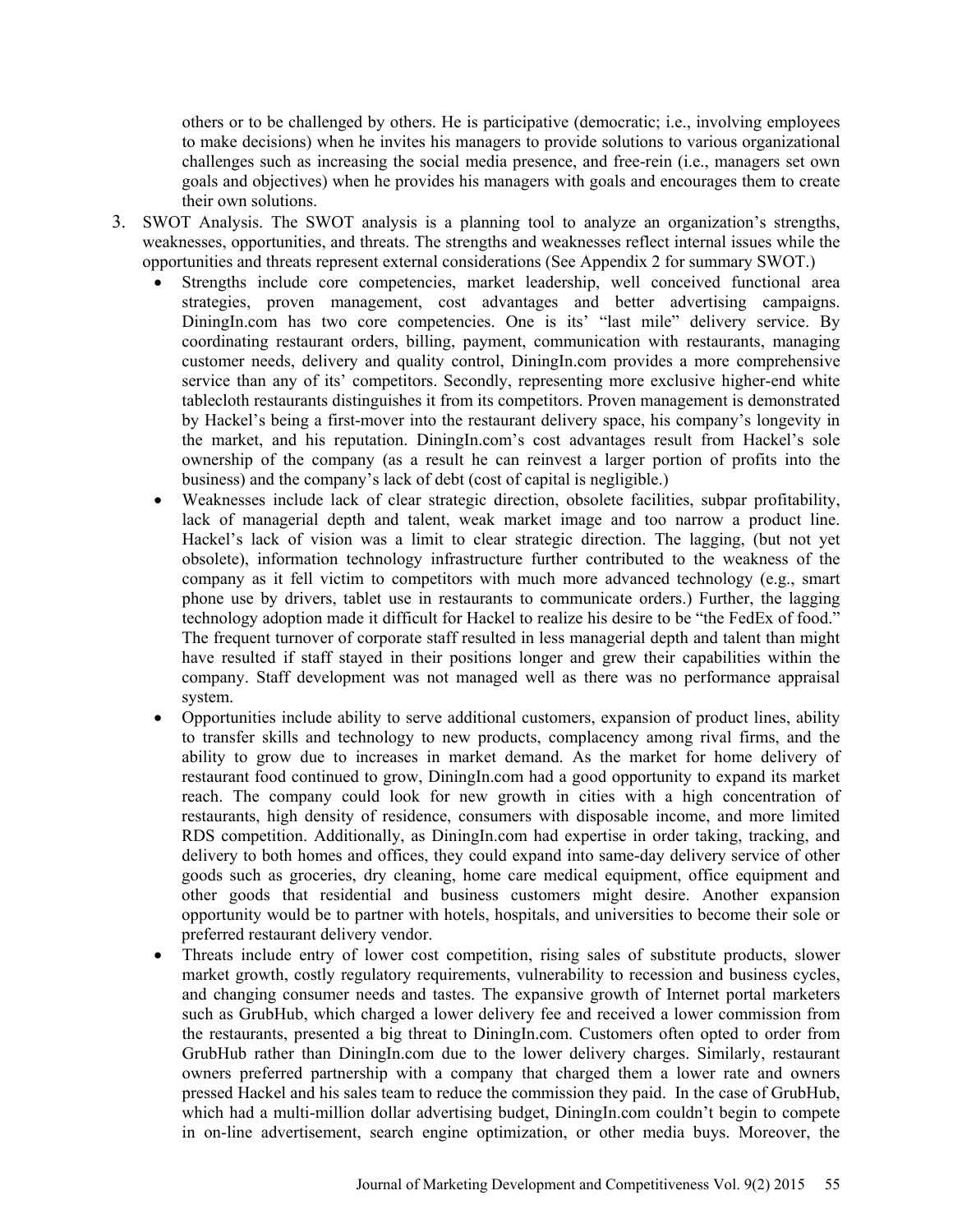information technology budget at a nationwide firm such as GrubHub dwarfed DiningIn.com's potential financial investment in technology hardware and software upgrades.

- 4. Leaders must communicate a vision and rally others to that vision, establish corporate values, promote corporate ethics, embrace change and stress accountability and responsibility.
	- Hackel did not have a corporate vision and as a result he communicated different, and oft-times conflicting messages to his management team. Hackel prided himself on providing customer service—a value that he communicated to his employees on a daily basis. Hackel embraced change for the business. He opened his company in different geographic markets, adapted new technology (phone service became e-mail which became web based, faxes replaced phone calls), often hired new people (consultants and staff) who he believed could advance the goals of DiningIn.com, and adapted changes in advertising as his company became much more webbased (i.e., social media marketing, search engine optimization.) On occasion, Hackel pursued change to the detriment of organizational effectiveness such as when he decided to stop all online promotions to produce a menu book. Hackel stressed accountability and responsibility by checking the sales figures daily and monthly and letting his managers know when they failed to meet their quotas. Further, through employee termination he let it be known when people were not meeting his expectations for performance.
- 5. Organizational structure refers to the organizing principles by which a company operates. It includes the division of labor (who does what tasks), job specialization (expertise applied to task completion), and departmentalization (setting up departments to do specialized tasks.) As reflected in an organizational chart, a company's structure can result in a tall (narrow span of control) or flat (wide span of control) chain of command.
	- DiningIn.com's corporate offices were departmentalized by job function—finance, accounting, marketing, and information technology. Within the marketing department jobs were specialized into copywriters, digital specialists (social media), print advertising, and a fourth category of employees whose job it was to interface with the restaurant partners. There were only 2 levels of employees at the corporate office resulting in a flat organizational structure. This flat structure yielded a wide span of control. The span of control was further widened inasmuch as Hackel interacted with all corporate employees and had all market RSM's and OM's report to him as well.
- 6. Hackel needs to address the following:
	- Management: Hire and train managers and let them manage. Stop micro managing. Hire a human resources professional to develop accurate job descriptions and a performance appraisal system. Provide rewards to employees who demonstrate effective job accomplishment. Restructure the organization to reduce the number of people reporting to him and to increase communication between departments.
	- Leadership: Develop a vision for DiningIn.com to drive strategy—one that incorporates his values of hard work, determination and loyalty. Once a vision is decided upon, he must stick to it and make sure that all organizational goals, policies, and procedures support this vision.
	- Technology Platforms: Invest in hardware and software systems, on-line and mobile ordering platforms, and smartphone and tablet apps.
	- Strategy: Expand markets geographically; expand vertically into hospitals, hotels, universities; hire a specialist to anticipate new business models and changing market conditions; expand delivery service for on-line ordering portal companies that do not provide their own delivery, create a meaningful brand image.

# **Student Response**

Students exposed to this case are struck by the contradiction between the business's strengths (a business that has been in operation for 25 years, no debt, private ownership, \$30M in revenue) and weaknesses (10 years of slow growth, centralized decision making, high turnover.) Their view of management is broadened (e.g., it is not just about the management of people, but also technology,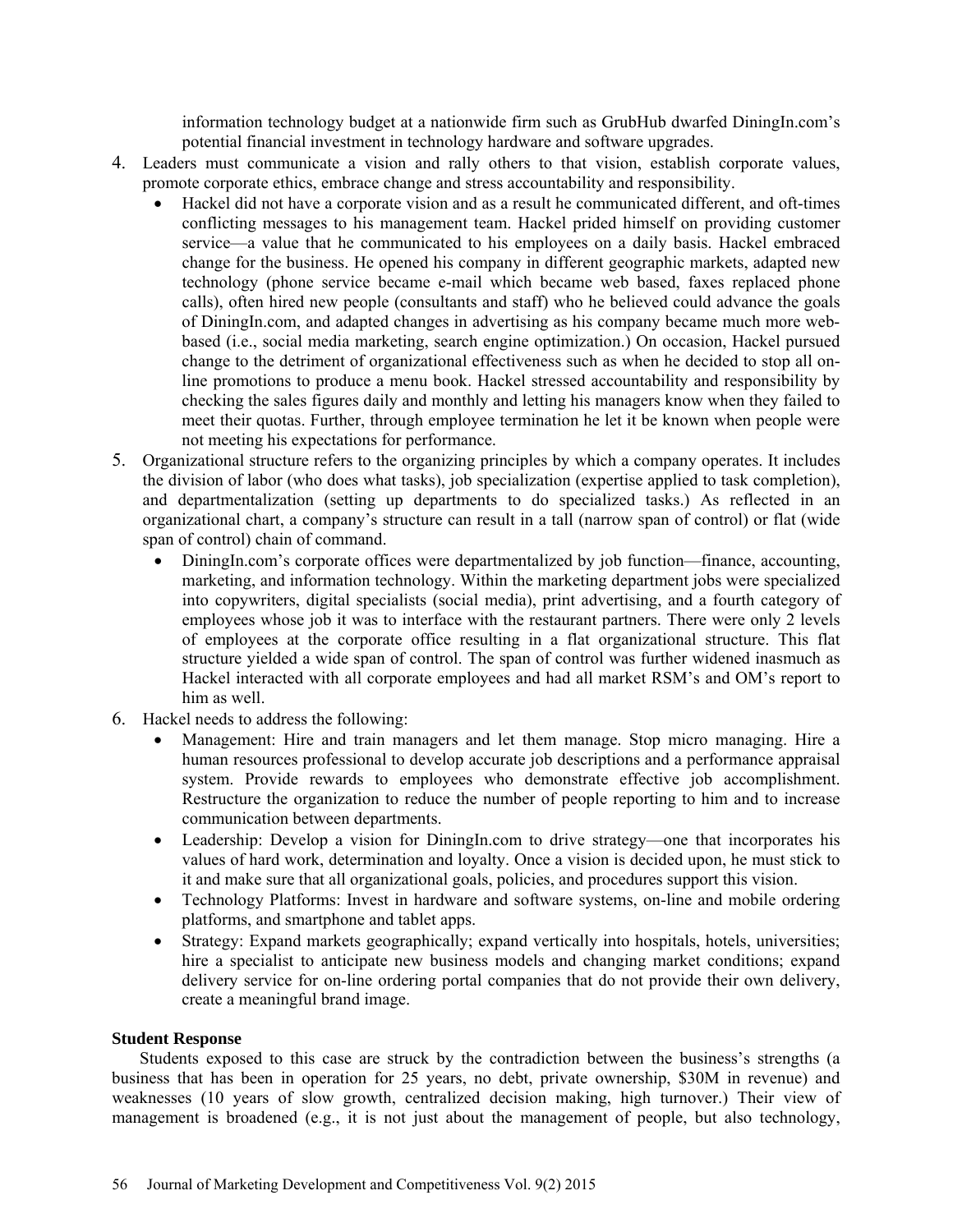marketing, financing) and their appreciation for the impact of a leader on a company becomes more nuanced as they examine both Hackel's successes and failures.

### **Epilogue**

During the six weeks that the professor was completing the internship, she worked with Hackel and his management team to accomplish 4 projects. The first of these was to craft a vision statement that would communicate to all stakeholders the benefits that DiningIn.com could provide. Hackel and his team enthusiastically adopted a vision that stated, "We Exist to Simplify Your Life." Secondly, the professor worked with Hackel and the team to develop a new organizational structure that could streamline the reporting relationships, improve communication, and provide greater autonomy and authority to the management team (The new structure is included in Exhibit 3). Thirdly, the professor worked with the entire corporate office to develop and implement a new office design (furniture, color, organization of desks, creation of more conference space.) This design was consistent with the new organizational structure (e.g., all marketing and information technology personnel were seated next to one another and this group was adjacent to the finance director) and was meant to further reinforce the new arrangement. Finally, the professor worked extensively with Hackel to plan and implement the company's first corporate management retreat, an event widely hailed by all as a smashing success.

In the subsequent two and a half years, DiningIn.com expanded service to Minneapolis, revamped the website and upgraded the company's hardware, re-structured the organization again, engaged in both traditional and social media marketing, and continued to experience turnover among the corporate staff. In January of 2015, the company was sold to GrubHub for an undisclosed sum.

# **ENDNOTES**

- 1. The company was originally named Dining In. Over the course of time the name and legal structure changed several times.
- 2. Indeed, for many restaurants serviced by GrubHub in Chicago and Boston, DiningIn.com did provide delivery services for which they were paid a portion of Grub Hub's commission.
- 3. Bloom: Knowledge and comprehension. Maps to text pages 181-183 & 192-193 in Nichols et al., 2013.
- 4. Bloom: Application. Maps to text pages 183-185 in Nichols et al., 2013
- 5. Bloom: Analysis. Maps to text pages 191-193 in Nichols et al., 2013
- 6. Bloom: Knowledge/Comprehension. Maps to text pages 204-214 in Nichols et al., 2013

# **REFERENCES**

Kaufman, H. (August 27, 2002). Feeding Frenzy: In 1988 Michael Hackel Couldn't get a Burger Delivered; Today his Company, DiningIn, Brings Home the Bacon. *The Boston Globe*. p. E 1.

Krathwohl, D. R. (2002). "A revision of Bloom's taxonomy: An overview". *Theory Into Practice* (Routledge) 41 (4): 212–218.

Nickels, W.G., McHugh, J. M., & McHugh S.M. (2013). *Understanding Business* (10<sup>th</sup> ed.) Boston: McGraw Hill.

[www.rmda.info](http://www.rmda.info/)